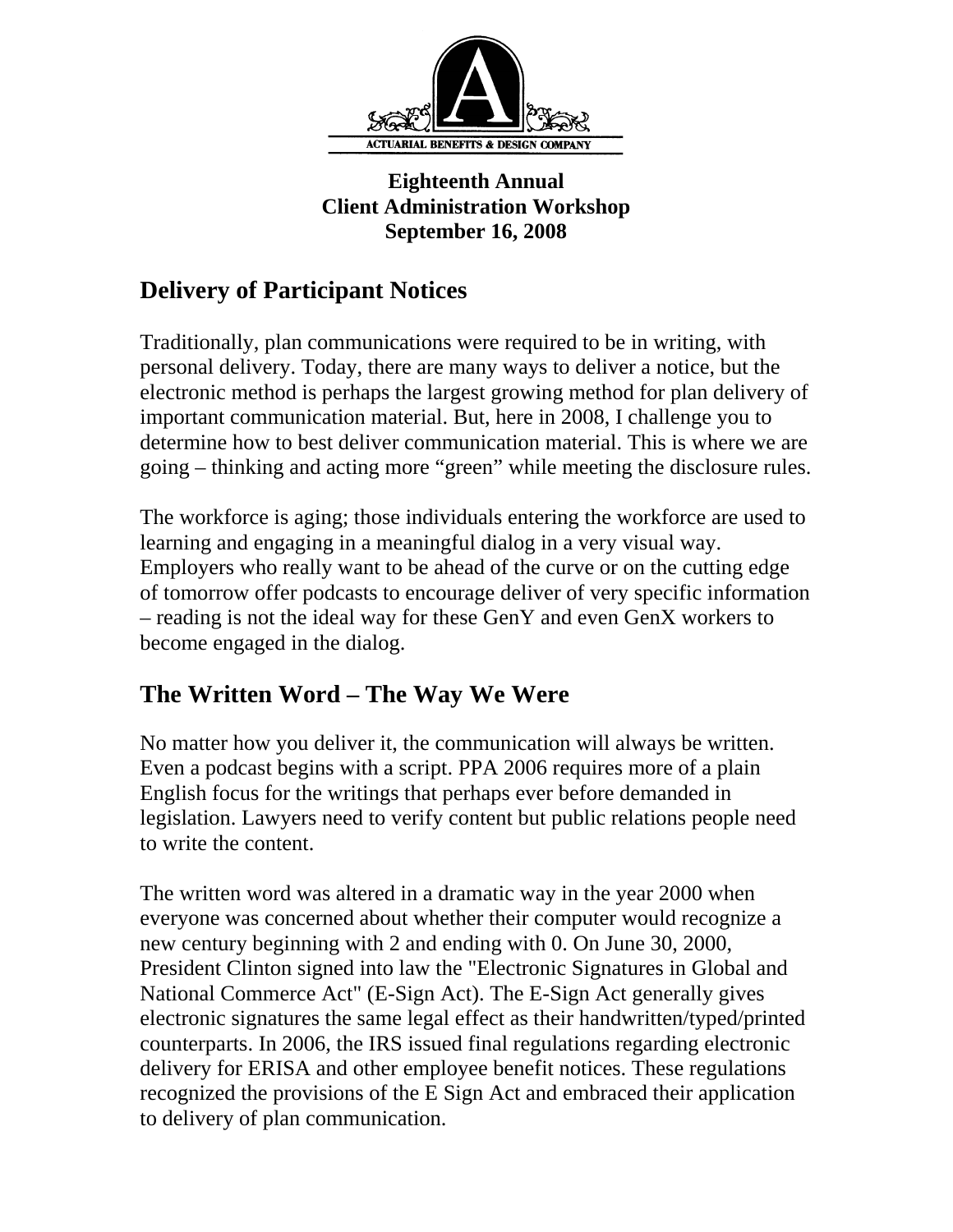**Historical References.** Over the years, the Treasury Department and IRS have issued several items of guidance relating to the use of electronic media with respect to retirement plans and individual retirement plans. Section 1510 of the Taxpayer Relief Act of 1997 (TRA '97), provides for the Secretary of Treasury to issue guidance designed to interpret the notice, election, consent, disclosure, and timing requirements (include related recordkeeping requirements) under the Code and ERISA relating to retirement plans as applied to the use of new technologies by plan sponsors and administrators. Section 1510 of TRA '97 further provided that the guidance should maintain the protection of the rights of participants and beneficiaries.

Final regulations relating to the use of electronic media for transmissions of participant notices and consents under IRC  $\S$ §402(f), 411(a)(11), and 3405(e)(10)(B) were published on February 8, 2000 (the 2000 regulations). The 2000 regulations set forth standards for the electronic transmission of certain notices and consents that are required in connection with **distributions from retirement plans**.

Those regulations provide that a plan may provide a notice required under IRC  $\S$ §402(f), 411(a)(11), or 3405(e)(10)(B) either on a written paper document or electronic medium that is **reasonably accessible to the participant and reasonably designed to provide the notice in a manner no less understandable to the participant than a written paper document**. Also, the participant must be told he could request and receive a paper copy of the written paper document at no charge.

The 2000 regulations also permit an electronic system to satisfy the requirement of IRC  $§411(a)(11)$  that a participant provide written consent to a distribution if certain requirements are satisfied. **The 2000 regulations did not permit the use of electronic media for any notice or election required under IRC §417 with respect to a waiver of a qualified joint and survivor annuity** (QJSA).

The Treasury Department and IRS issued other guidance applying the standards set forth in the 2000 regulations to other retirement plan notices and elections. Regulation §1.7476-2(c)(2) provides that a **notice to an interested party** is deemed to be provided in a manner that satisfies the delivery requirements of  $\S1.7476 - 2(c)(1)$  if the notice is delivered using an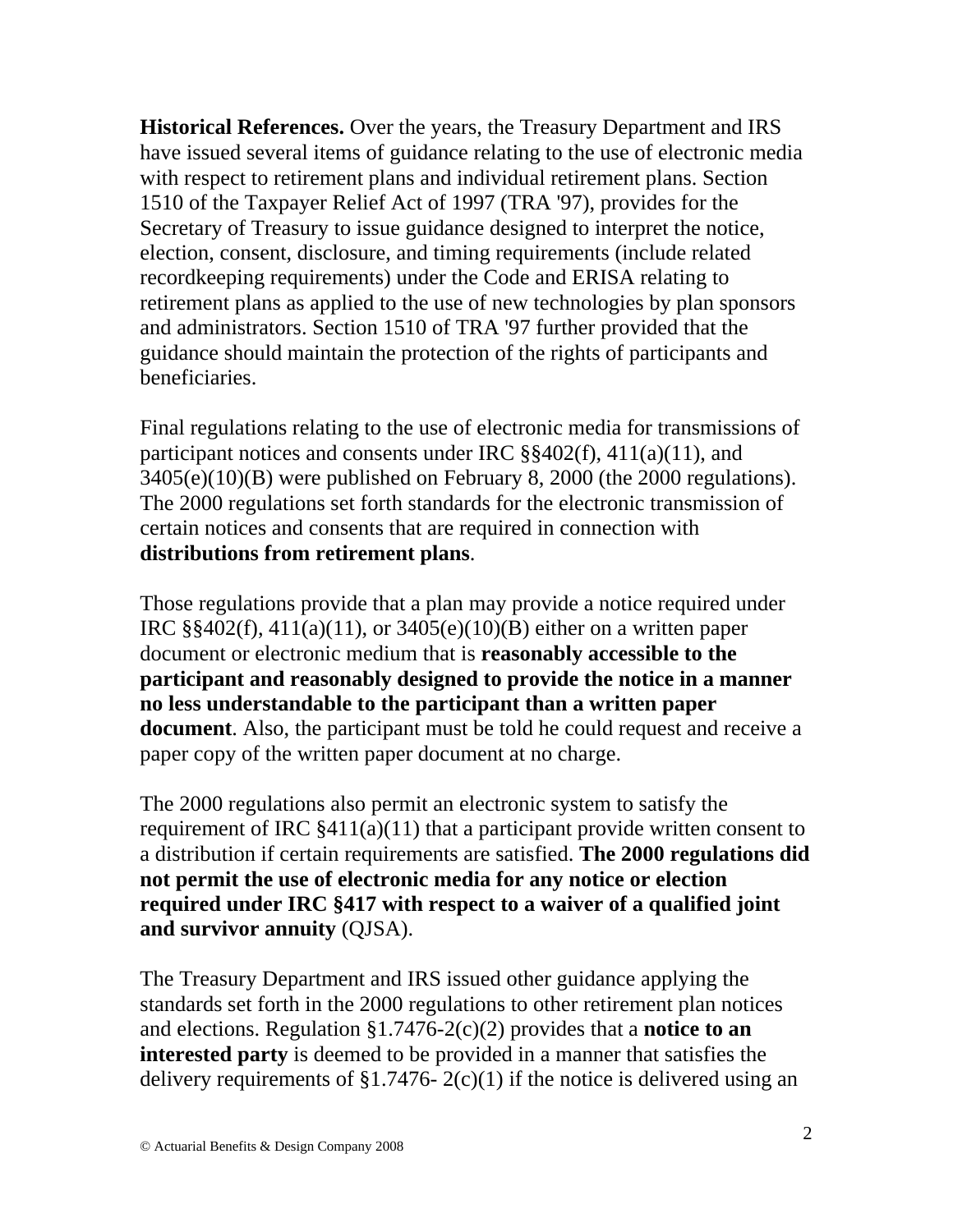electronic medium under a system that satisfies the requirements of IRC §402(f)- 1, Q&A-5 of Notice 2000-3.

Question and Answer 7 of Notice 2000-3 provides that, until the issuance of further guidance, a plan is permitted to use electronic media to provide notices required under IRC §§401(k)(12) and 401(m)(11) (relating to **safe harbors for section 401(k) and section 401(m)** plans) if certain requirements were met. Similarly, Treas. Reg.§1.72(p)-1, Q&A-3(b), requires a **loan** from a plan to a participant be set forth in a written paper document, in an electronic medium that satisfies standards that are the same as the standards in the 2000 regulations, or in such other form as may be approved by the Commissioner.

In addition, Notice 99-1 provides guidance relating to qualified retirement plans permitting the use of electronic media for plan participants or beneficiaries conducting **account transactions** for which there is no specific writing requirement, such as plan enrollments, direct rollover elections, beneficiary designations, investment change allocations, elective and aftertax contribution designations, and general plan or specific account inquiries.

In 2003, final regulations under IRC§4980F were published in the Federal Register. Under Q&A-13 of Treas. Reg.§54.4980F-1, for a plan to provide an IRC**§204(h) notice** electronically, notice must actually be received by the applicable individual or the plan administrator must take appropriate and necessary measures reasonably calculated to ensure that the method for providing the section 204(h) notice results in actual receipt. Further, the plan administrator must provide the applicable individual with **a clear and conspicuous statement that the individual has a right to receive a paper version** of the section 204(h) notice without the imposition of fees and, if the individual requests a paper copy of the section 204(h) notice, the paper copy must be provided without charge. The regulations under section 4980F also provide a safe harbor method for delivering a section 204(h) notice electronically, which is substantially the same as the consumer consent rules of E-Sign.

### **Department of Labor (DOL) and the Pension Benefit Guaranty**

**Corporation (PBGC)**. The DOL and PBGC also issued regulations relating to the use of electronic media to furnish notices, reports, statements, disclosures, and other documents to participants, beneficiaries, and other individuals under titles I and IV of ERISA. DOL Reg.§2520.104b-1.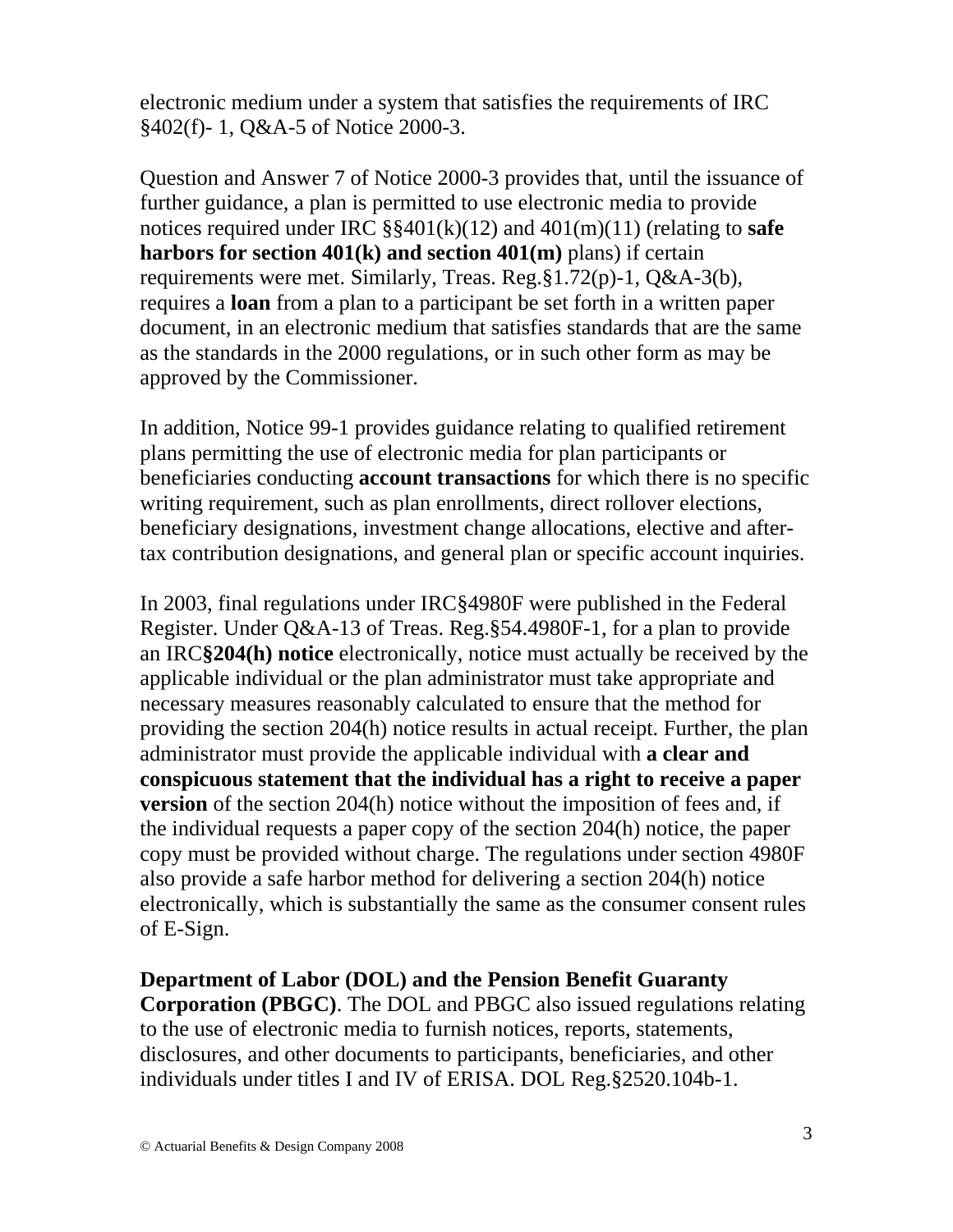Generally, the 2002 DOL regulations do not apply to participant elections or the joint and survivor annuity requirements.

However, the DOL rules do give certain requirements for consent for electronic distribution, unless the participant has the reasonable ability to access electronic documents at work. Kiosk concept is not available to satisfy the DOL rules. Alternatively, the participant must affirmatively consent to receive electronic notices in a manner that demonstrates his or her ability to access the information. The DOL requires the following to be contained in the information provided to the participant:

- 1. identification of the documents to which the consent applies;
- 2. explanation that the consent may be withdrawn at any time;
- 3. procedures to withdraw consent or make modifications to address;
- 4. right to request paper document at no charge; and
- 5. the hardware and software requirements to access the information.

**Final Treasury Regulations in 2006.** On July 14, 2005, the Treasury Department and IRS issued proposed regulations and these were made final and published on October 26. 2006. The final regulations add §1.401(a)-21 and modify a number of existing regulations (including the 2000 regulations and some of the other regulations described above). These regulations set forth the standards by which a retirement plan, an employee benefit arrangement, or an individual retirement plan is permitted to use an electronic method to provide applicable notices or for individuals in such a plan to make participant elections.

For any requirement under the IRC or regulations that an employee benefit notice or election be in writing or in written form, the standards set forth in these regulations are generally the exclusive rules for providing such communication through the use of an electronic medium.

is not affected by E-SIGN. **Note:** For any employee benefit notice or election that is not required to be in writing or in written form, the standards set forth in these regulations function as a safe harbor. Thus, a retirement plan, an employee benefit arrangement, or individual retirement plan is permitted to satisfy either these regulations or any other applicable guidance issued by the IRS. For example, with respect to creating an electronic system to accept electronic transmissions of beneficiary designations, a retirement plan is permitted to use the rules under these regulations or continue to follow the standards set forth in Notice 99-1, which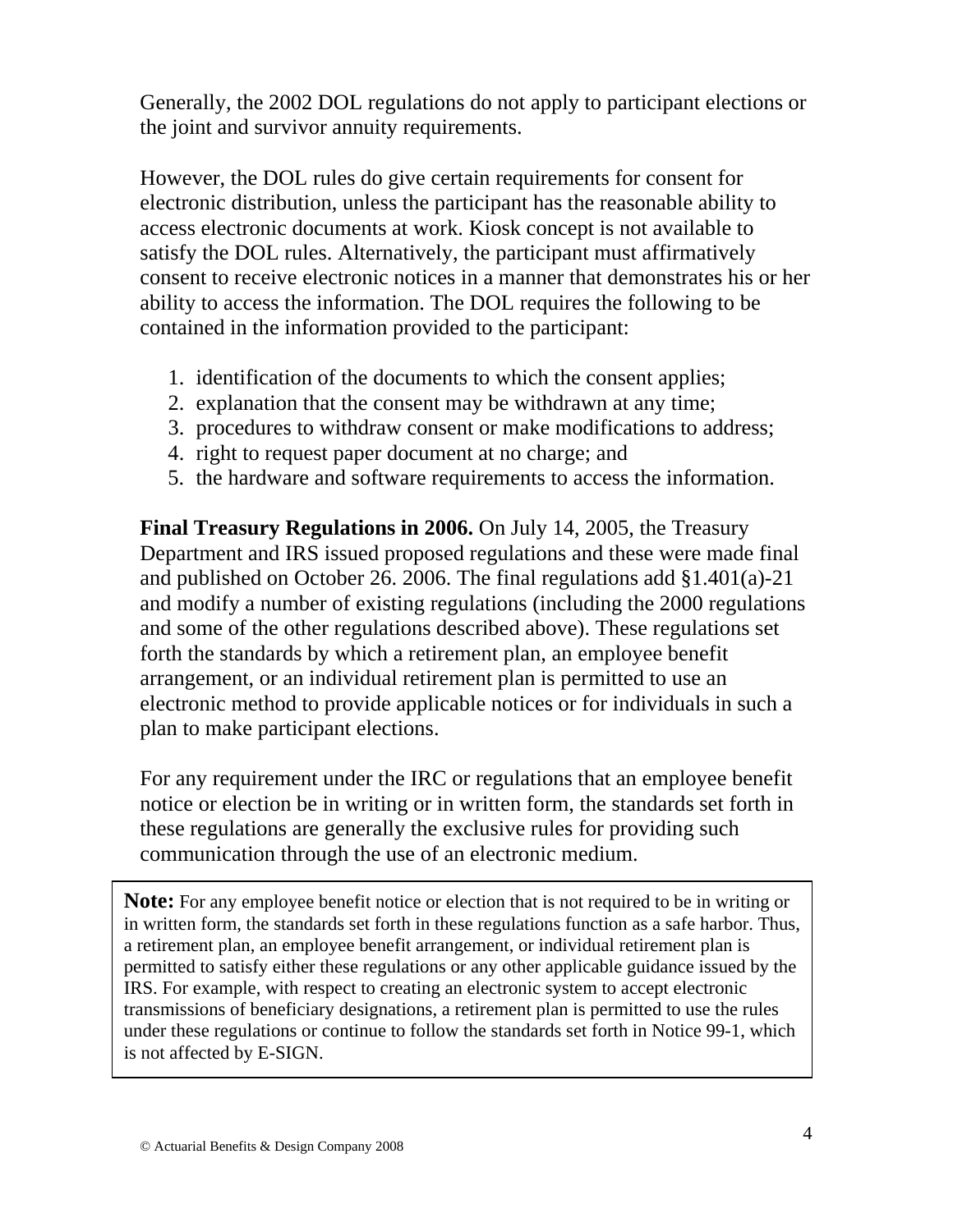The 2006 Treasury Regulations (hereinafter referred to as the "regulations" to distinguish them from the 2000 regulations) are the main source for guidance and apply to any notice, election, or similar communication provided to or made by a participant or beneficiary in the following retirement plans: A section 401(a) plan; a section 403(a) plan; a section 403(b) plan; a simplified employee pension (SEP) under section 408(k); a simple retirement plan under section 408(p); and an eligible governmental plan under section 457(b). They also apply to any notice, election, or similar communication provided to or made by an individual entitled to benefits in an IRA, incl[ud](#page-19-0)ing a Roth IRA under IRC§ 408A or a deemed IRA under IRC§408 $(q)$ .<sup>[i](#page-19-0)</sup>

**Note:** The regulations do not apply to any notice, election, consent, disclosure, or obligation required under Title I or IV of ERISA over which the DOL or PBGC has interpretative and enforcement authority. For example, §2520.104b-1 of the DOL Regulations apply with respect to an employee benefit plan furnishing disclosure documents, such as a summary plan description or a summary annual report. Nor do these regulations apply to  $\frac{2411(a)(3)(B)}{B}$ (relating to suspension of benefits), §4980B(f)(6) (relating to an individual's COBRA rights), or any other Code provision over which the DOL or the PBGC has similar interpretative authority.

In addition, the rules in these regulations apply only with respect to notices and elections about a participant's rights under a retirement plan and do not apply with respect to other requirements under the Code, such as requirements relating to tax reporting, maintaining tax records, or substantiation of expenses.

### **Requirements for Using Electronic Media to Provide Notices and Make Elections**

Any communication that is electronically provided must satisfy all the otherwise applicable requirements (including the applicable timing and content rules) relating to that communication. Any electronic system used to provide a notice or to make an election must satisfy certain requirements.

1. First, with respect to the content of an applicable notice, the electronic system must be reasonably designed to provide the information to a recipient in a manner no less understandable to the recipient than if provided on a written paper document. For example, a plan delivering a lengthy section 402(f) notice would not satisfy this requirement if the plan chose to provide the notice through a pre-recorded message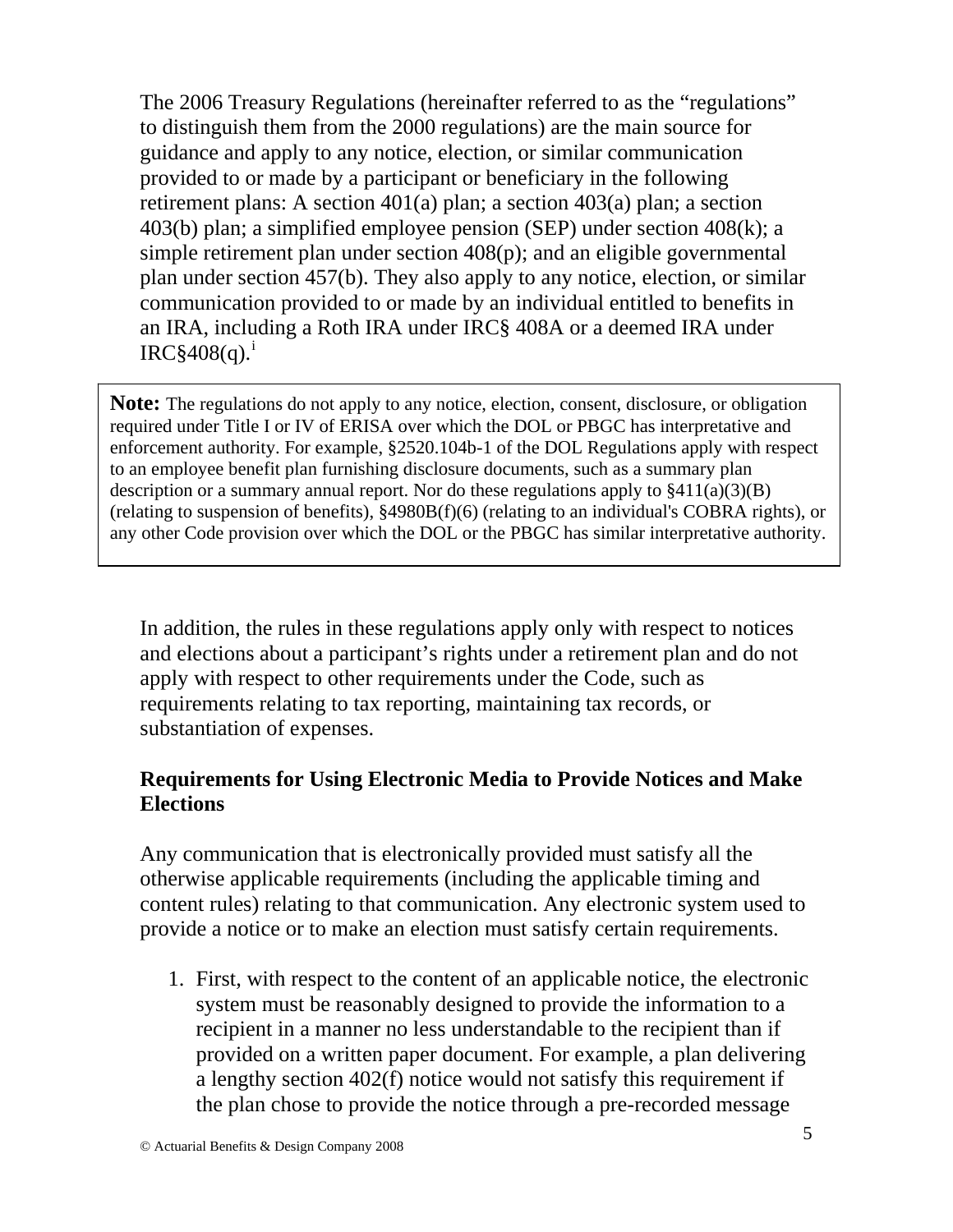on an automated phone system. However, a plan with few distribution options is permitted to provide a section  $411(a)(11)$  notice through the use of a pre-recorded message on an automated phone system.

- 2. Second, the regulations require that the electronic system be reasonably designed to alert the recipient, at the time the applicable notice is provided, to the significance of the information in the notice (including the identification of the subject matter of the notice), and provide any instructions needed to access the notice, in a manner that is as readily understandable and accessible as an applicable notice provided using a written paper document. The communication may not impose unreasonable costs on the acceptance or use of electronic records.
- 3. Third, the final regulations clarify that, pursuant to section 101(e) of E-Sign, if an electronic record of an applicable notice or a participant election is not maintained in a form that is capable of being retained and accurately reproduced for later reference, then the legal effect, validity, or enforceability of such electronic record may be denied.

## **Use of an Electronic Medium To Provide an Applicable Notice**

Two Methods for Providing Applicable Notices

The final regulations provide two methods by which a plan is permitted to provide a notice through the use of an electronic medium. Under the first method, communication is permitted to be electronically provided to a recipient **after the recipient consents to the electronic delivery of the notice** (the consumer consent method). The rules under the consumer consent method reflect the consumer consent requirements found in E-Sign. The second method (the Alternative Method) provides rules that are intended generally to replicate the requirements in the 2000 regulations that apply to notices required under IRC  $\S$ §402(f), 411(a)(11), and 3405, and thereby **allow plans to continue to provide these notices electronically** using electronic systems that satisfy the standards in the 2000 regulations.

## 1. Consumer Consent Method for Providing Applicable Notices

Under the consumer consent method, **before an applicable notice is provided** to a recipient using an electronic medium, the participant must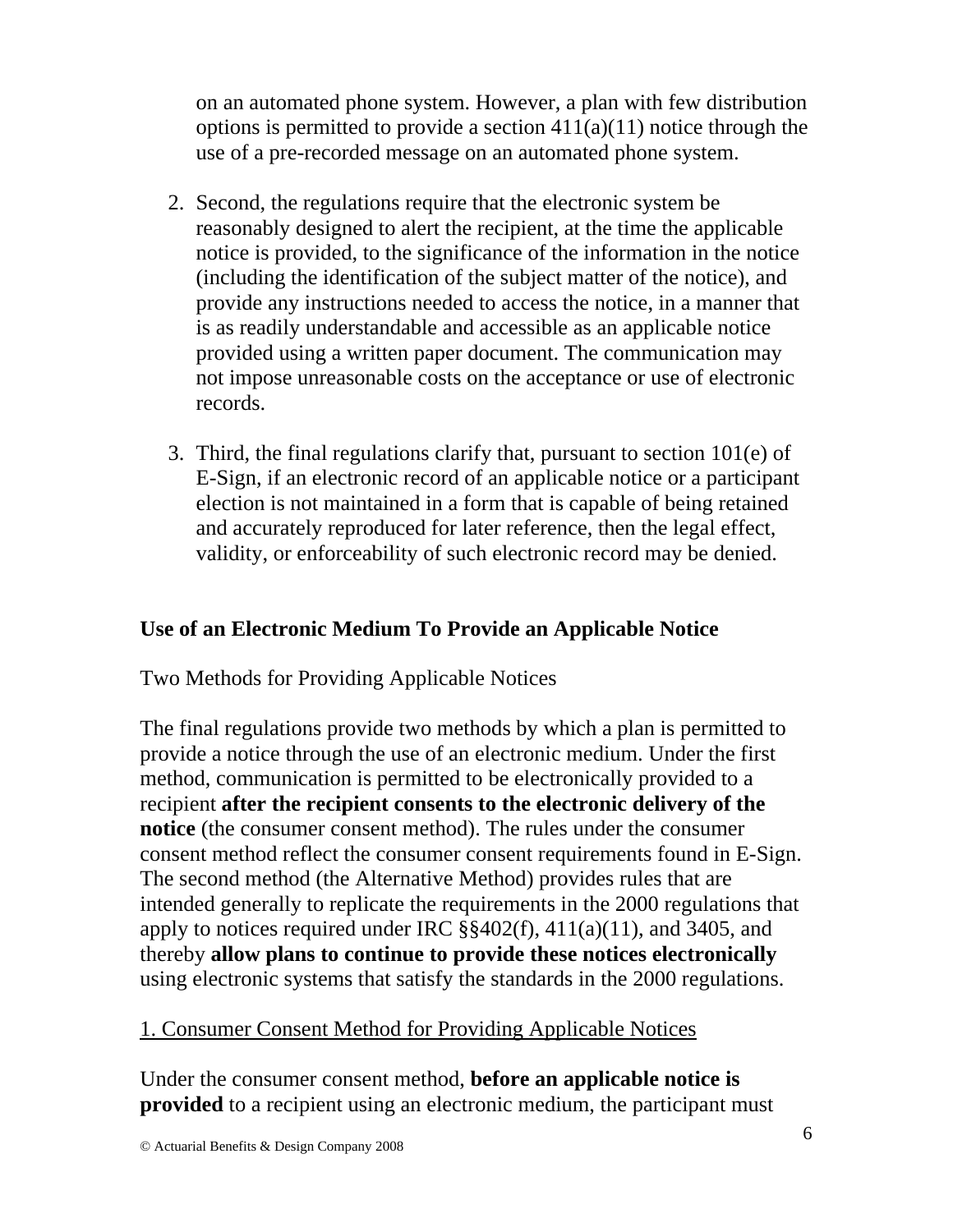consent to receive the communication electronically. The consent generally must be made in a manner that reasonably demonstrates that the participant can access the notice in the electronic form that will be used to provide the notice. So, the plan administrator sends the Consent form via e-mail to satisfy these criteria.

Alternatively, the consent may be made using a written paper document, but only if the participant confirms the consent in a manner that reasonably demonstrates that the participant can access the notice in the electronic form to be provided. Prior to consenting, the participant must receive a **disclosure statement that outlines the scope of the consent, the participant's right to withdraw his or her consent to receive the communication electronically (including any conditions, consequences, or fees in the event of the withdrawal), and the right to receive the communication using paper and any fees imposed for receiving paper**.

The disclosure must also specify the **hardware and software requirements** for accessing the electronic media and the procedures for updating information to contact the participant electronically. In the event the hardware or software requirements change, new consent must be obtained from the participant, generally following the rules of section 101(c) of E-Sign. In addition, under the consumer consent method, the applicable notice cannot be provided through the use of oral communication or a recording of an oral communication.

## 2. Alternative Method for Providing Applicable Notices

The regulations exempt applicable notices from the consumer consent requirements of E-Sign and provide an alternative method of complying with the requirement that an applicable notice be in writing or in written form if certain conditions are satisfied. This alternative method of compliance, which is based on the 2000 regulations, also satisfies the requirements of section 104(d)(1) of E-Sign, including the requirement that any exemption from the consumer consent requirements not increase the material risk of harm to consumers.

This exemption is based on the judgment that, **if the consumer consent method were the only method available to satisfy the requirements for providing an applicable notice through the use of an electronic medium, it would impose a substantial burden on electronic commerce** with respect to retirement plans, and that the requirements and safeguards in the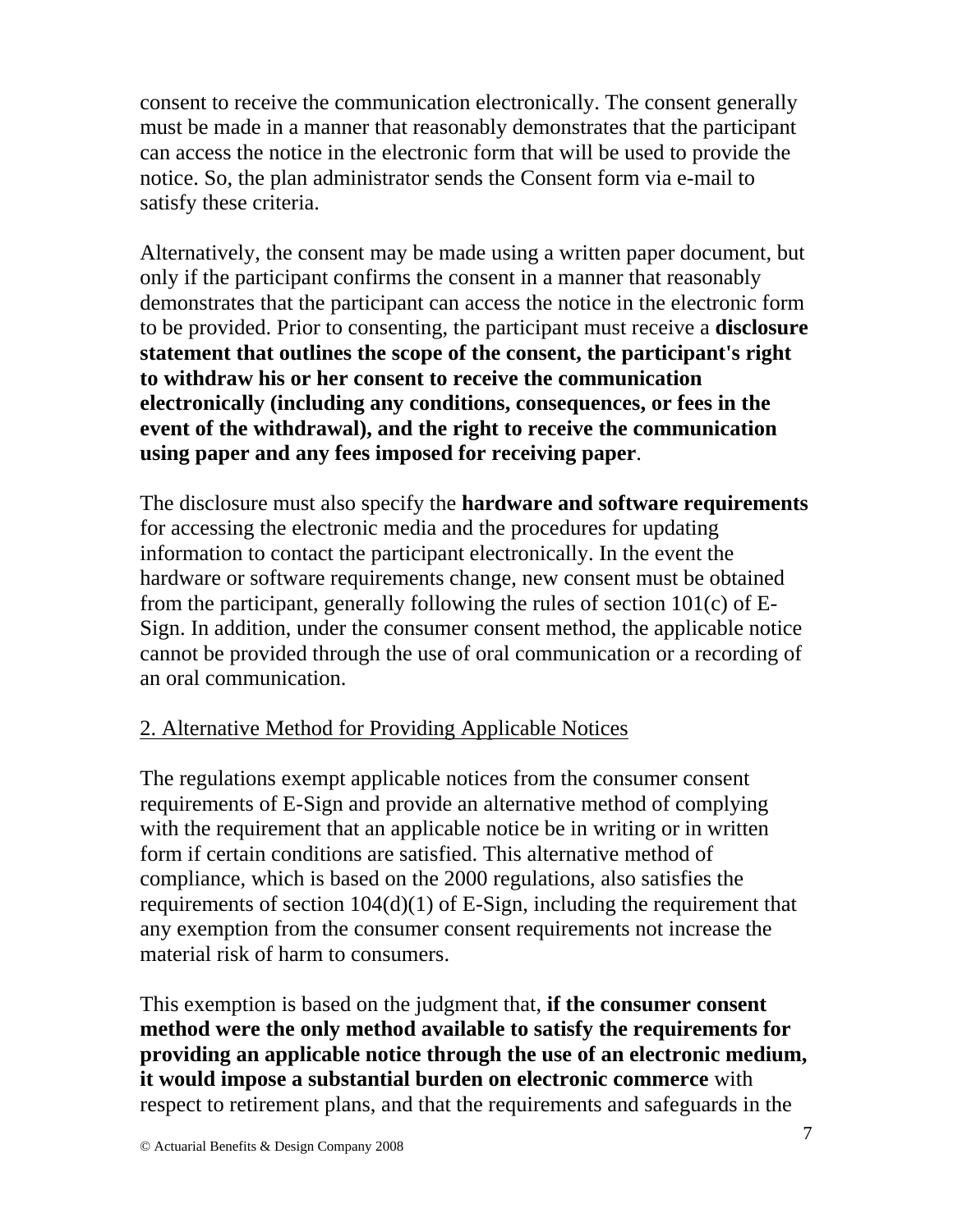2000 regulations provide a less burdensome method without increasing the material risk of harm to recipients.

Under the alternative method, at the time the applicable notice is provided, the recipient must be advised that he or she may request and receive the applicable notice in writing on paper at no charge. In addition, any recipient of the notice must be **"effectively able"** to access the electronic medium used to provide the notice.

## **Electronic Participant Elections**

The regulations also set forth the requirements that apply if a person using an electronic system makes a consent or election. E-Sign does not apply to participant elections. The participant election rules, which are also based on the standards in the 2000 regulations, generally retain the requirements that:

- (1) The participant be effectively able to access the electronic medium in order to make the participant election,
- (2) The electronic system be reasonably designed to preclude any person other than the appropriate individual from making a participant election,
- (3) The electronic system provide the participant making a participant election with a reasonable opportunity to review, confirm, modify, or rescind the terms of the election before it becomes effective, and
- (4) The individual making a participant election, within a reasonable time period, receive a confirmation of the election through either a written paper document or an electronic medium under a system that satisfies the applicable notice requirements of either the consumer consent delivery method or the alternative delivery method.

These regulations require that a participant be **effectively able** to access the electronic medium under an electronic system used to make a participant election, but, like the 2000 regulations, do not require that a plan also permit the election to be made by paper as an alternative to using an electronic system that is available to the participant.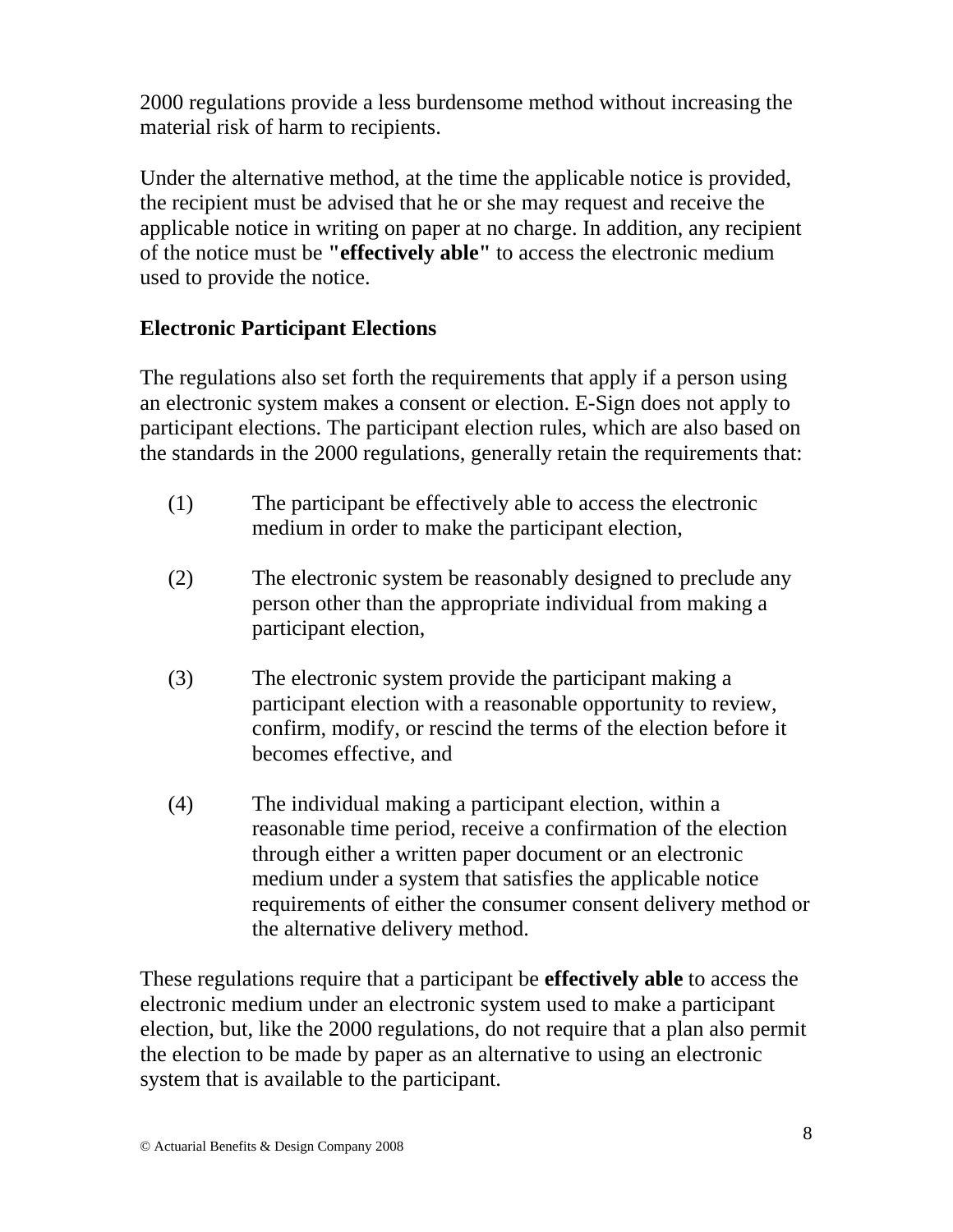However, these regulations **do not apply with respect to a participant who is not effectively able to access the electronic medium** or media in order to make a participant election. Accordingly, the plan must offer each such participant the right to make an election in another medium that is accessible to the participant (such as a paper election).

Note: A plan that fails to offer paper or an electronic medium that a participant is effectively able to qualification requirements, such as the requirements that a plan operate in accordance with its terms, or, worse yet, be subject to penalties for failure to provide the required form in a timely manner. access will fail to comply with the participant election requirements and would likely violate other

§417. Accordingly, a plan subject to the QJSA requirements is **permitted to provide the notice** to a participant through the use of electronic media as long as the plan complies with either of the two methods described above for providing electronic notices. Similarly, a participant's consent to a **distribution is permitted to be provided through the use of electronic media** if the plan complies with the standards described below, subject to obtaining a **valid spousal consent**.

IRC §417 requires any spousal consent to a waiver of a QJSA to be witnessed by a plan representative or a notary public. In accordance with section  $101(g)$  of E-Sign, these regulations authorize the use of an electronic acknowledgment or notarization if the standards of section 101(g) of E-Sign and State law applicable to notary publics are satisfied.

The regulations require that the signature of a spouse be witnessed in the physical presence of the plan representative or notary public. The regulations clarify that the determination of whether an electronic system used in making participant elections is reasonably designed to preclude any person other than the appropriate individual from making a participant election is based on facts and circumstances, and that a relevant factor is whether the participant election has the potential for a conflict of interest between the individuals involved in the election.

The regulations also clarify that if an applicable notice or participant election is recorded electronically, the electronic record must be in a form that is capable of being reproduced for later reference.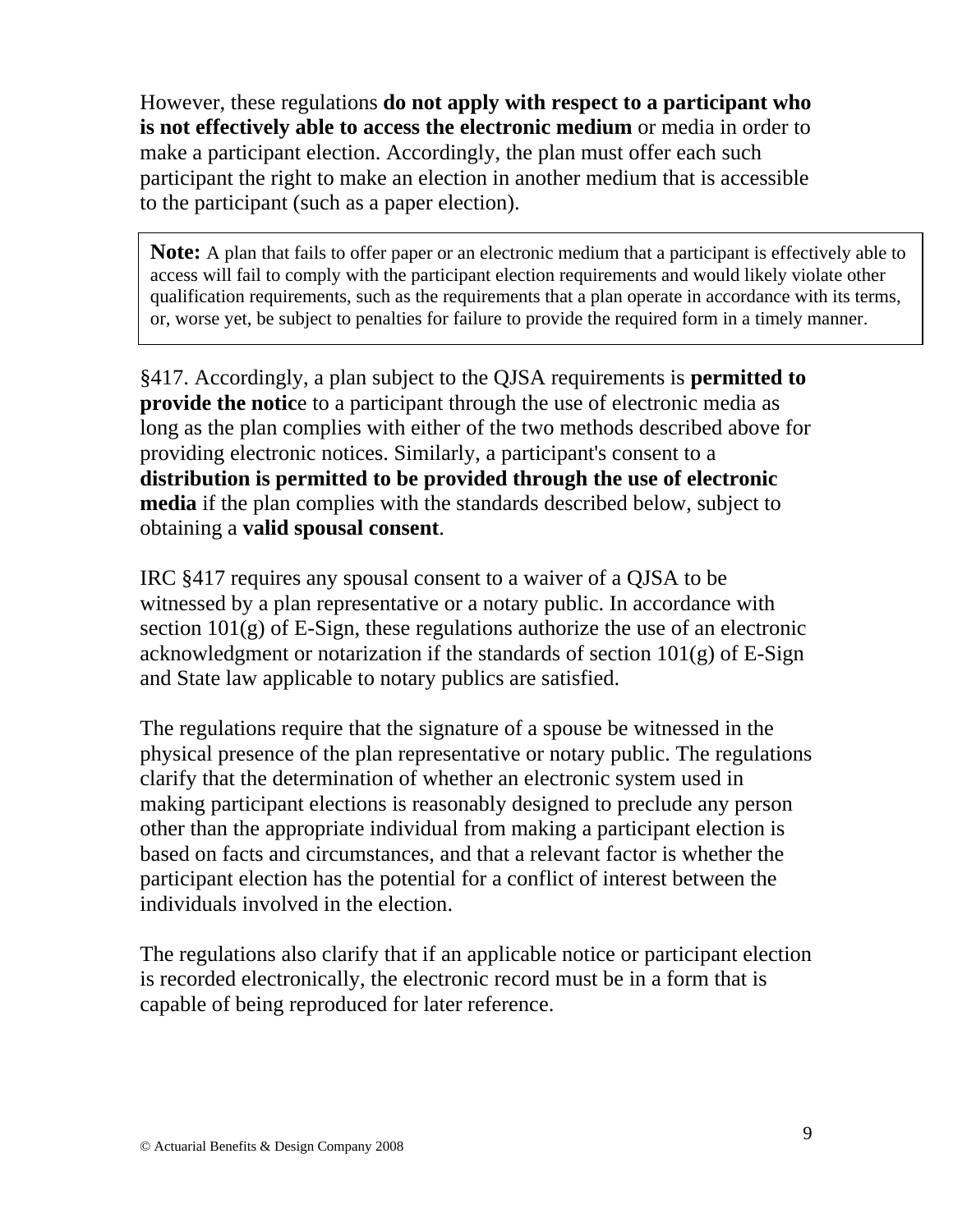## **Conforming to Other Rules**

The final regulations modify a number of existing regulations (including the 2000 regulations) that have previously provided rules relating to the use of new technologies in providing applicable notices or making participant elections that are required to be in writing or in written form. These modifications, which merely add the consumer consent requirements of E-Sign, are not expected to affect adversely the existing administrative practices of plan sponsors designed to comply with the 2000 regulations. Thus, in practice you may see a variety of different formats for complying with electronic delivery. The key to verify compliance is to know for what purpose is the delivery being used and thus what standards are required and what are acceptable.

In addition, the final regulations apply to categories of applicable notices that were not previously addressed in the 2000 regulations or subsequent regulations. As such, the final regulations apply whenever there is a requirement that an applicable notice under one of the covered sections be provided in written form or in writing, without regard to whether such other requirement specifically cross-references the final regulations. Thus, safe harbor notices under IRC§§  $401(k)(12)(D)$  and  $401(m)(11)$ , which are required to be in writing, can be provided electronically if the requirements of Treas. Reg. IRC §1.401(a)-21 are satisfied.

## **Effective Date**

The final regulations apply to applicable notices provided, and to participant elections made, on or after January 1, 2007. However, a plan that provides an applicable notice or makes a participant election that complies with the requirements set forth in these regulations on or after October 1, 2000, and before January 1, 2007, will not be treated as failing to provide an applicable notice or to make a participant election merely because the notice or election was not in writing or written form.

# **Other Applications for E-Sign**

The E-Sign Act was designed to facilitate electronic commerce, such as consumer banking and mortgage transactions. Although it does not expressly address employee benefit plan issues, plan sponsors might be able to use the Act to develop new and more efficient electronic notices, benefit and loan applications, verification procedures and recordkeeping systems.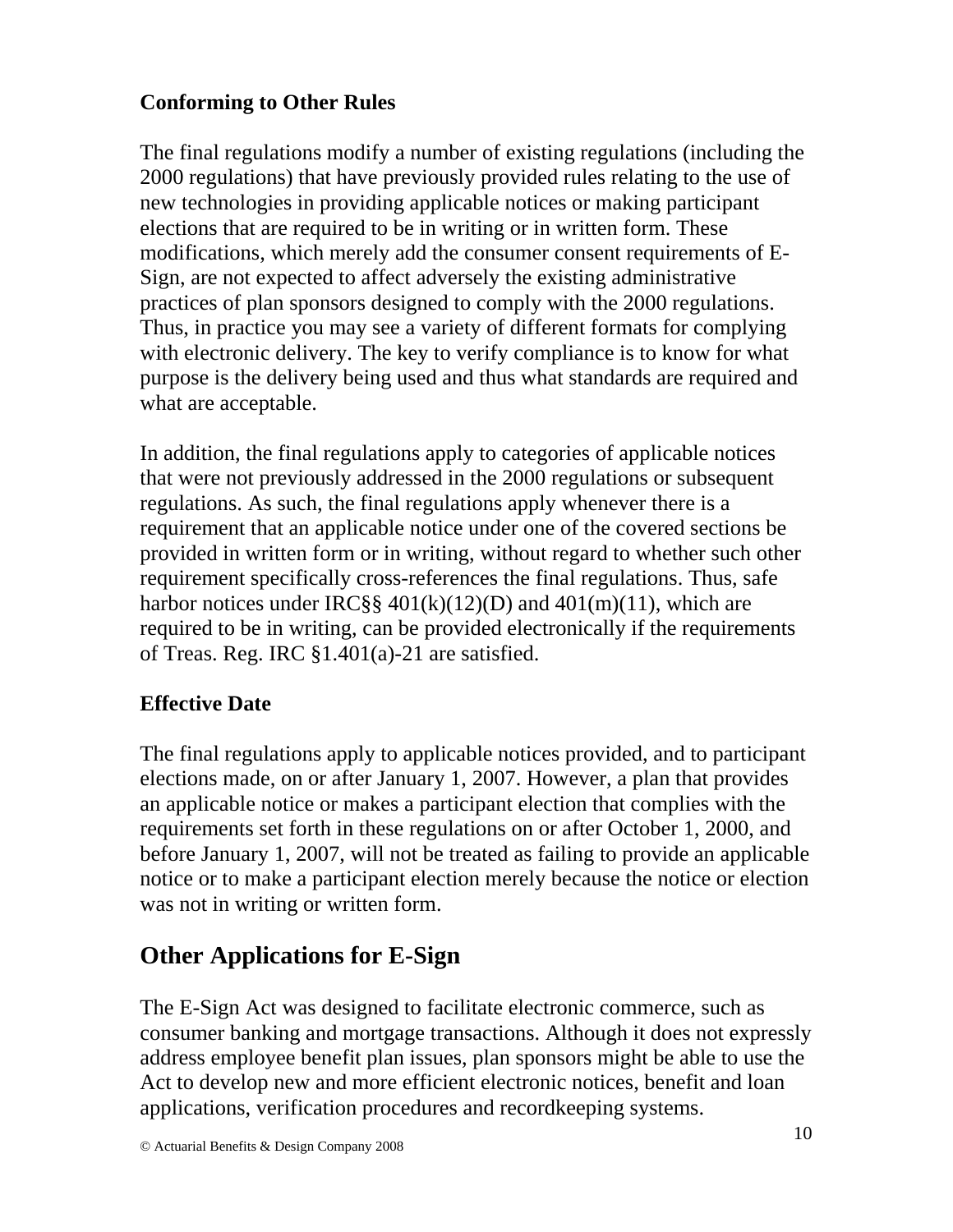Further joint guidance will be required from the Departments of Labor and the Internal Revenue Service before we really move forward to keep the new technology available under employee benefit plans. Today, the guidance is a bit disjointed with the DOL essentially layering some additional and distinct requirements to the final regulations.

### **Defining an Electronic Signature**

According to the E-Sign Act, an "electronic signature" is an "electronic sound, symbol, or process, attached to or logically associated with a contract or other record and executed or adopted by a person with the intent to sign the record." Practically speaking, an electronic signature can be any electronic verification system that the parties agree to use. The Act does not state what an electronic signature looks like or what technology must be used to create the signature.

Various electronic signature formats are being developed today, ranging from scanning in a handwritten signature to computer recognition of a retinal scan. Another type of electronic signature is a "smart card" that is swiped on a reader attached to a personal computer and used with a password. (The President used such a card to sign the E-Sign Act, as well as a felt-tip pen.)

## **Don't Apply E-Sign to All Documents Just Yet**

The E-Sign Act applies to transactions in or affecting interstate or foreign commerce. The law's broad reach appears to include many benefits-related transactions, and specifically applies to the insurance business. However, it does not apply to the cancellation or termination of health insurance, health benefits or life insurance benefits (excluding annuities).

The E-Sign Act also does not apply to the creation and execution of wills, codicils, or testamentary trusts; adoption, divorce or other family law matters; or certain provisions of the Uniform Commercial Code (UCC). Finally, the law would not affect court-required notices, notices of utility cancellations, notices of property foreclosures or evictions, consumer recall notices or documents accompanying the transportation of hazardous material.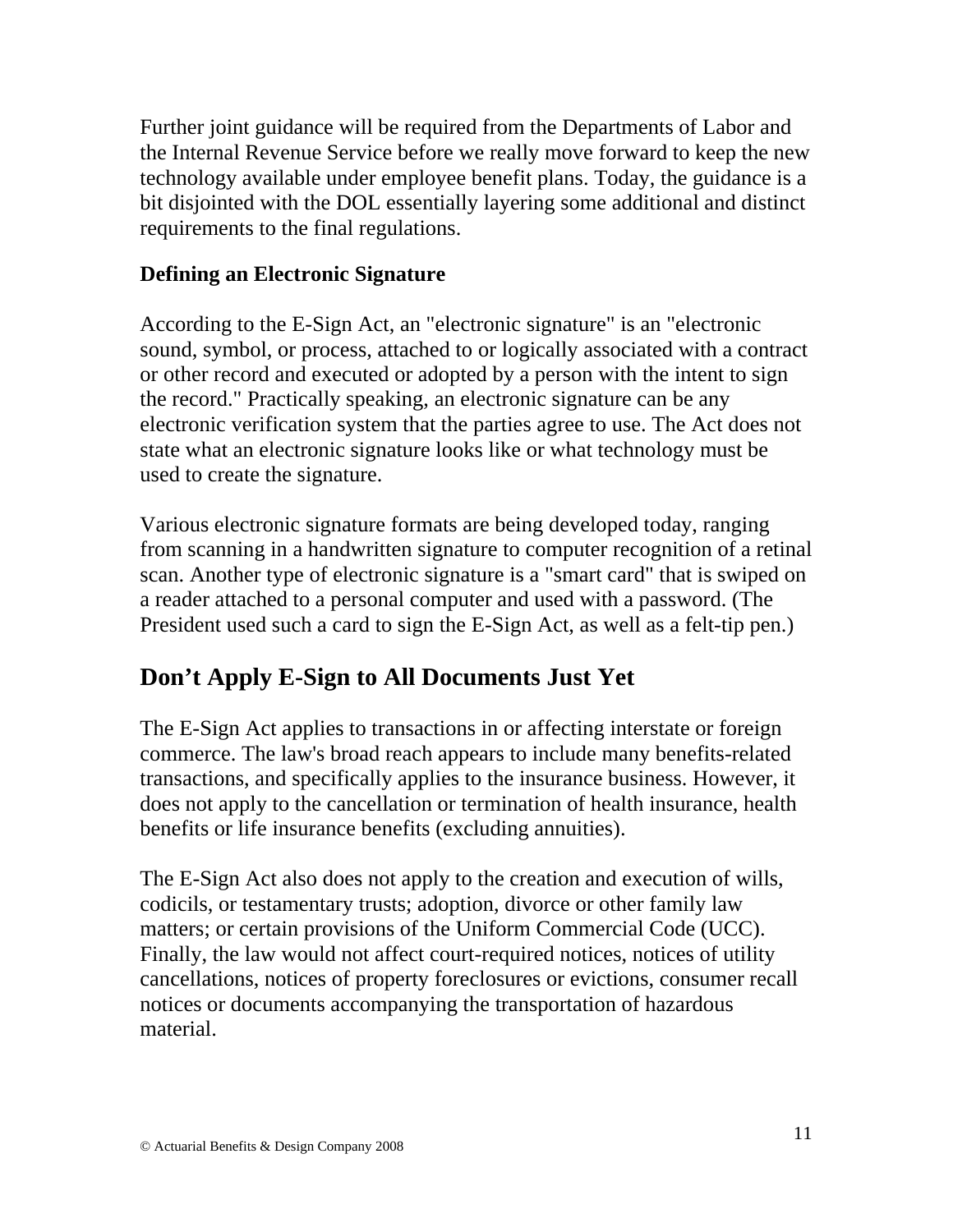# **Notice of Electronic Transmission**

**This is to advise you that we have provided you with an electronic Notice regarding your 401(k) Plan account.** 

**This information is important because [list the general subject matter of the Notice]** 

**Please know that if you request a paper copy of this Notice, we will provide one to you at no charge. To request a paper copy, contact:** 

**[list contact person, address and telephone number]**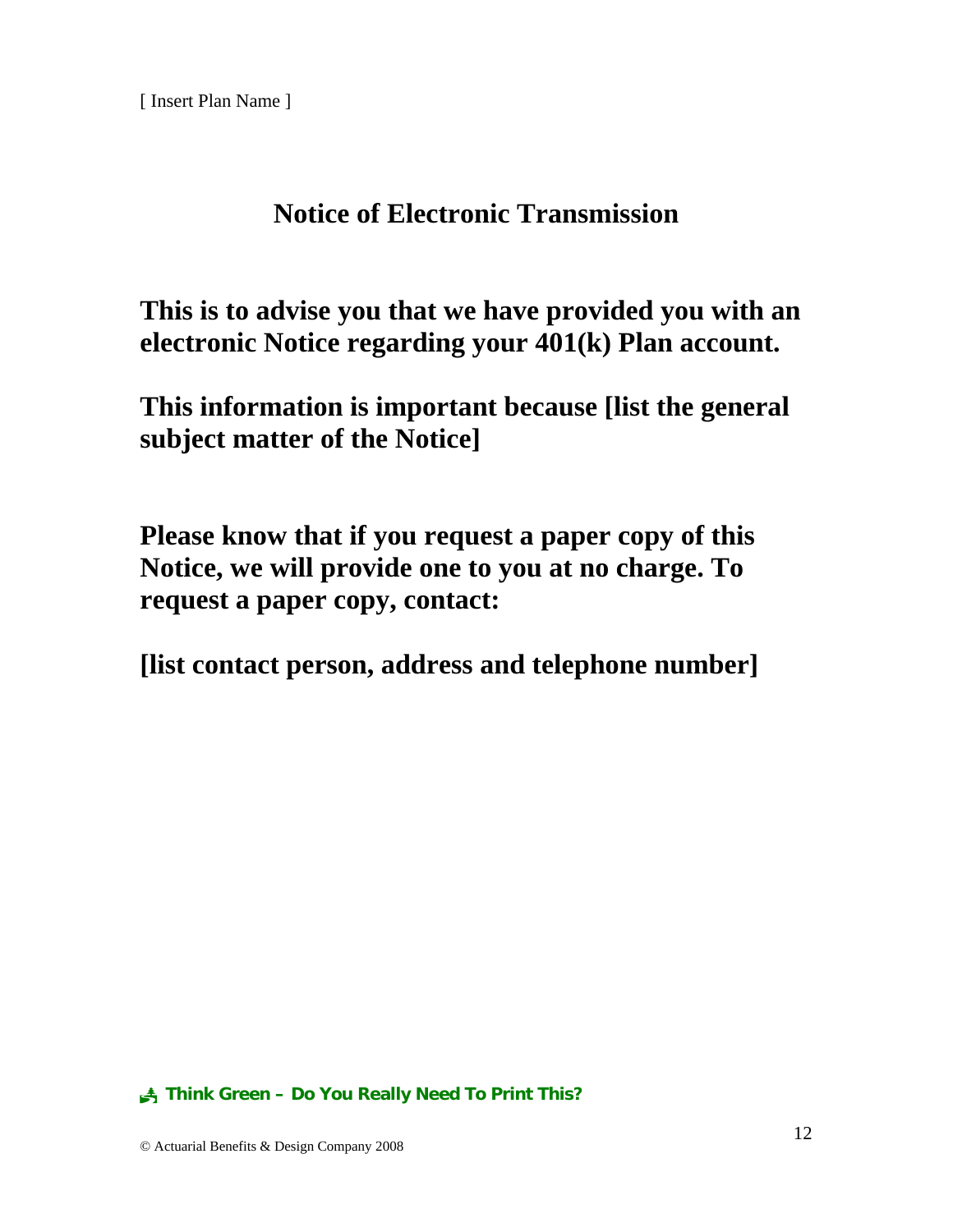# **Consent for Electronic Transmission**

**This information is sent to you electronically to allow you to consent to receive all information about your plan electronically. All notices, elections and other communication will be sent to you electronically upon receipt of this form. You may withdraw your consent at any time by notifying the person listed below. You have the right to request a paper version at any time, free of charge.** 

**Please confirm your intentions below and provide any alternate e-mail address you wish us to use. Any Questions?? Call:** 

**[List contact person, e-mail address and telephone number]** 

**In order to access the information, you will need to use your work computer or for items posted onto the secure website you will need: [list hardware or software requirements].** 

 **I consent to the receipt of electronic information and use of the email address that this Notice was sent to is satisfactory.** 

 **I consent to the receipt of electronic information and use of the email address that this Notice was sent to is satisfactory and I would like to add an additional e-mail address: .**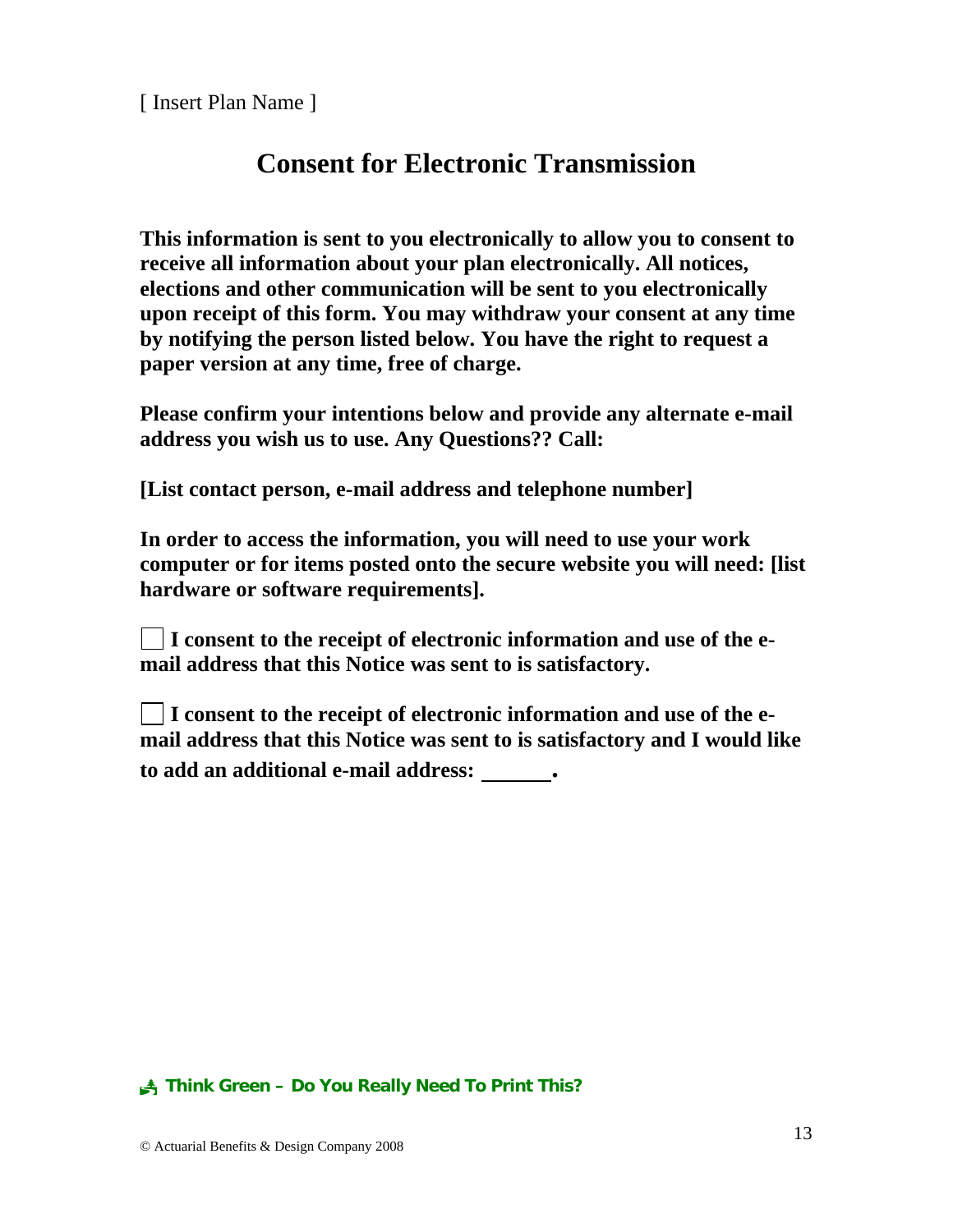# **Notice of Electronic Transmission**

**This is to advise you that we or our service providers have changed the hardware or software used in electronically transmitting information to you about your 401(k) Plan account.** 

**You previously consented to electronic delivery of all communications from [plan name]. We now need for you to consent again to the electronic transmission of all communications for the [plan name]. Please confirm your intentions below and provide any alternate e-mail address you wish us to use.** 

**Any Questions??** 

**Call: [List contact person, e-mail address and telephone number]** 

 **I consent to the continuing receipt of electronic information and use of the e-mail address that this Notice was sent to is satisfactory.** 

 **I consent to the continuing receipt of electronic information and use of the e-mail address that this Notice was sent to is satisfactory and would like to add an additional e-mail address: .**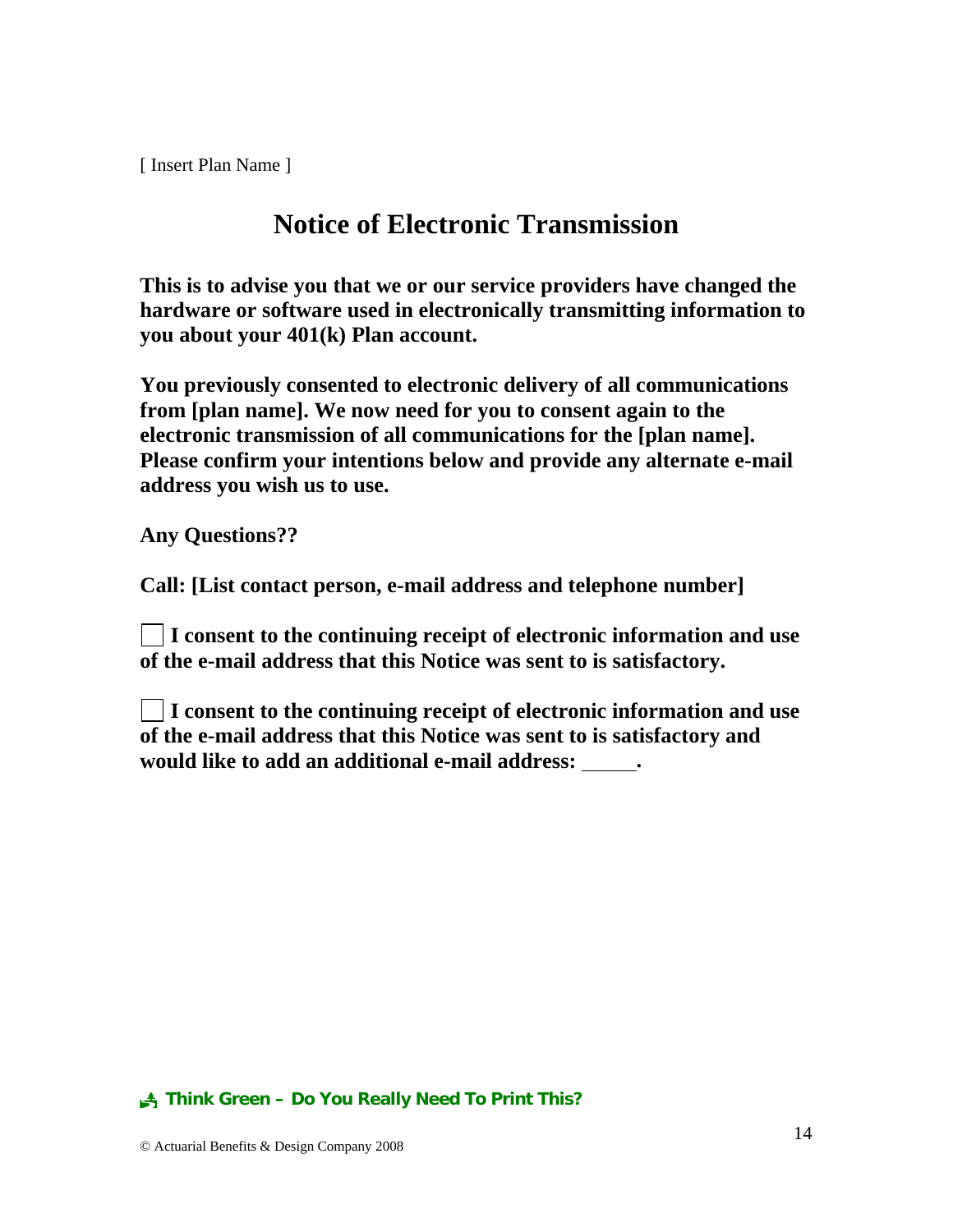**Withdrawal of Consent for Electronic Transmission** 

**This is to advise you that I no longer wish to consent to electronic transmission for information about my 401(k) Plan account.** 

 **I understand that I will no longer be in receipt of electronic communication from the plan and this may delay the transmission of communication to me.** 

**All communication should be sent to me at the following address:** 

**Signature of Plan Participant** 

**\_\_\_\_\_\_\_\_\_\_\_\_\_\_\_\_\_\_\_\_\_\_\_\_\_\_** 

**\_\_\_/\_\_\_/\_\_\_** 

**Date**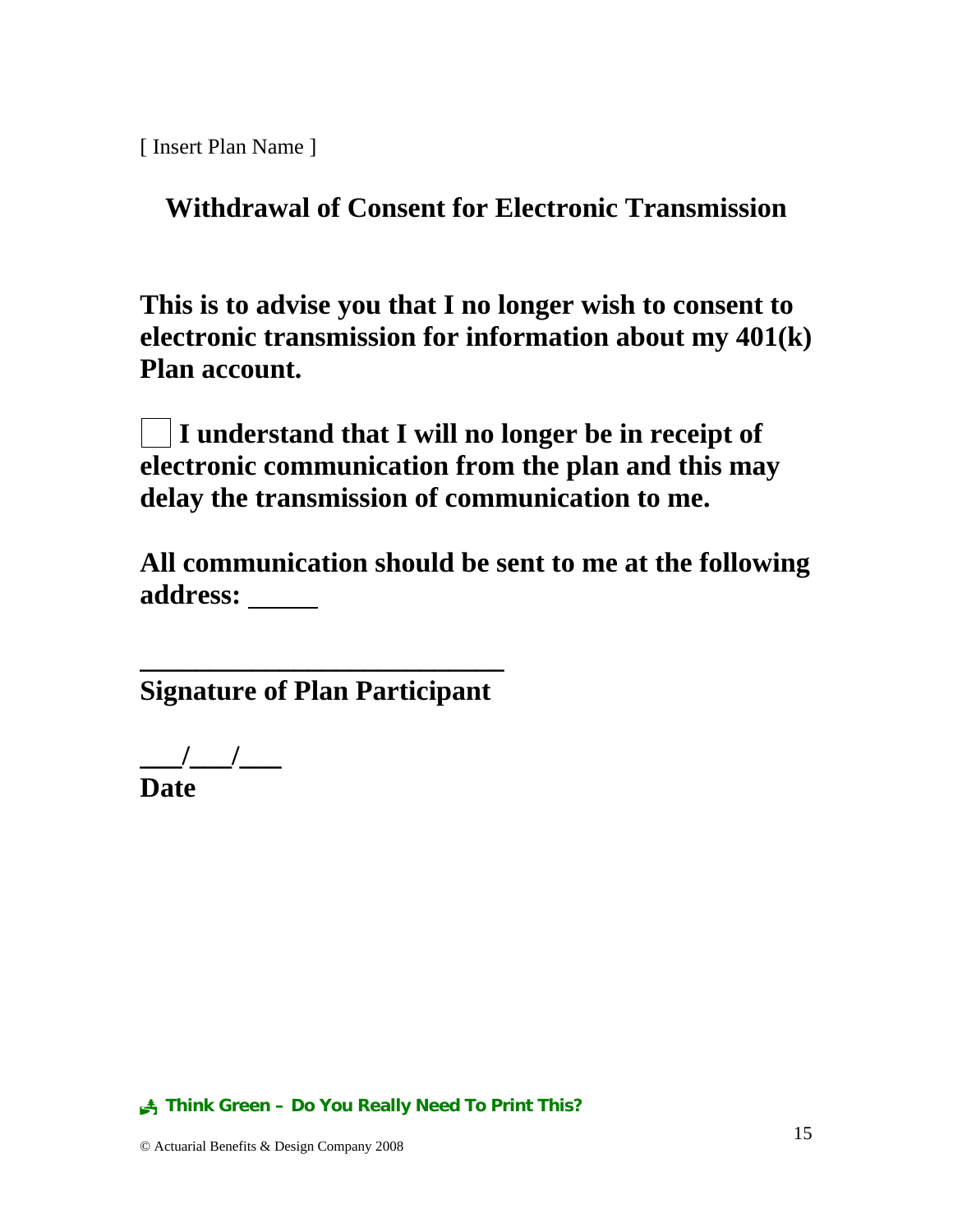## **Electronic Delivery Examples[1](#page-15-0)**

#### **Example 1** - **Consumer Consent Requirements to Deliver A Section 402(F) Notice Via E-Mail.**

**Facts:** Plan A, a qualified plan, permits participants to request benefit distributions from the plan on Plan A's Internet Web site. Under Plan A's system for such transactions, a participant must enter his or her account number, personal identification number (PIN), and his or her e-mail address to which the notice is to be sent. The participant's PIN and account number must match the information in Plan A's records in order for the transaction to proceed. Participant H requests a distribution from Plan A on Plan A's Web site, and, at the time of the request for distribution, a disclosure statement appears on the computer screen that explains that Participant H can consent to receive the section 402(f) notice electronically.

The disclosure statement provides information relating to the consent, including how to receive a paper copy of the notice, how to withdraw consent, the hardware and software requirements, and the procedures for accessing the section 402(f) notice, which is in a file format from a specific spreadsheet program. After reviewing the disclosure statement, Participant H consents to receive the section 402(f) notice via e-mail by selecting the consent button at the end of the disclosure statement. As a part of the consent procedure, an e-mail is sent to Participant H's e-mail address in order to demonstrate that Participant H can access the spreadsheet program. In the e-mail, Participant H is prompted to answer a question from the spreadsheet program, which is in an attachment to the e-mail. Once Participant H correctly answers the question, the section 402(f) notice is then delivered to Participant H via e-mail.

**Conclusion.** Plan A's delivery of the section 402(f) notice to Participant H satisfies the electronic delivery notice requirements.

#### **Example 2 -Alternative Method To Deliver A Section 411(A)(11) Notice Via E-Mail**

**Facts:** Plan B, a qualified plan, permits participants to request benefit distributions from the plan on Plan B's Internet Web site. Under Plan B's system for such transactions, a participant must enter his or her account number and personal identification number (PIN), and his or her e-mail address to which the notice is to be sent. The participant's PIN and account number must match the information in Plan B's records in order for the transaction to proceed.

After Participant K, a single employee, requests a distribution from Plan B on Plan B's Internet Web site, the plan administrator provides Participant K with a section  $411(a)(11)$ notice in an attachment to an e-mail. Plan B sends the e-mail with a request for a computer generated notification that the message was received and opened. The e-mail

 $\overline{a}$ 

<span id="page-15-0"></span><sup>&</sup>lt;sup>1</sup> Adapted from Treasury Regulation 1.401(a)(21).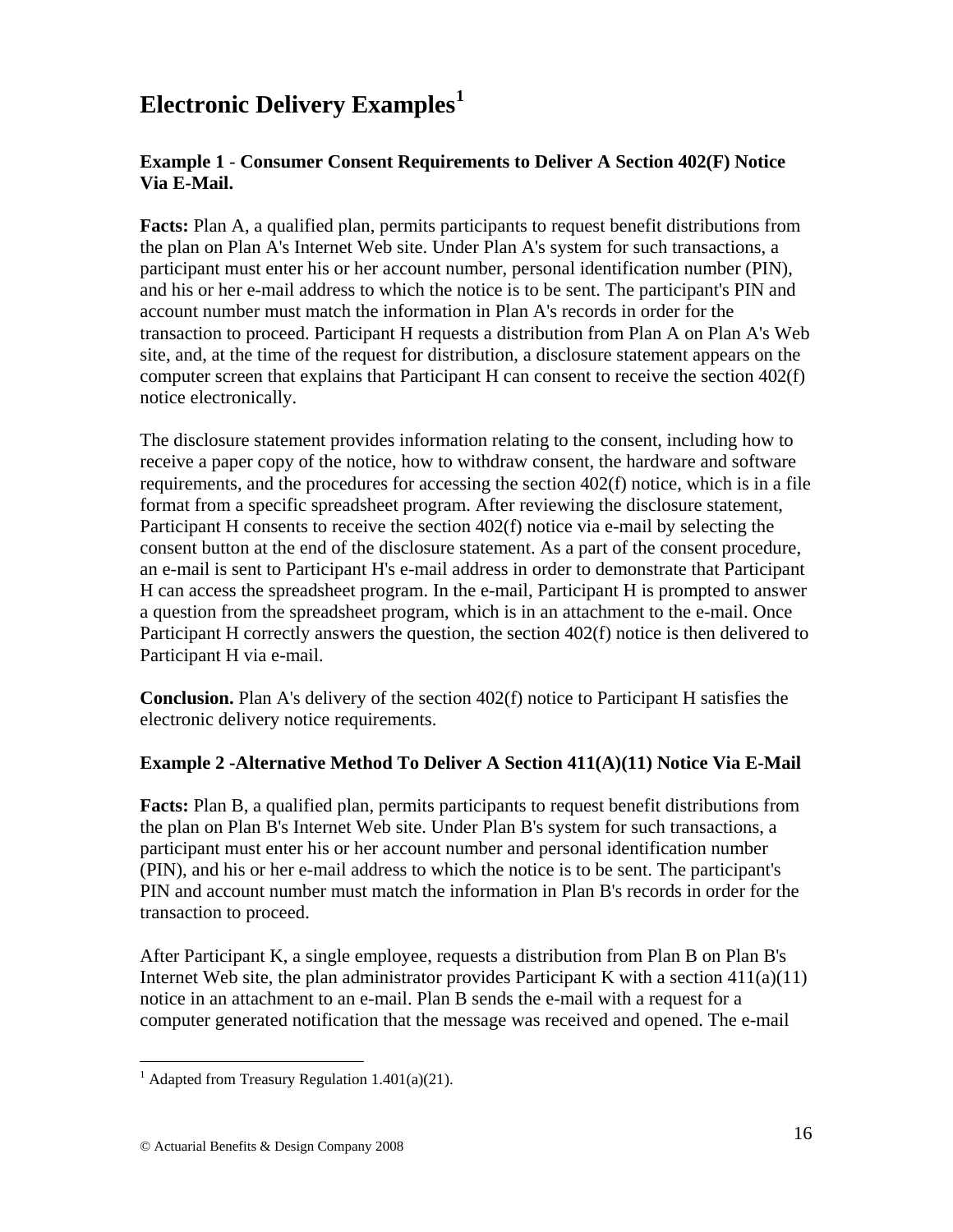instructs Participant K to read the attachment for important information regarding the request for a distribution. In addition, the e-mail also states that Participant K may request the section  $411(a)(11)$  notice on a written paper document and that, if Participant K requests the notice on a written paper document, it will be provided at no charge. Plan B receives notification indicating that the e-mail was received and opened by Participant K.

**Conclusion.** Plan B's delivery of the section  $411(a)(11)$  notice satisfy the requirements the final regulations.

#### **Example 3 - Facts Involving Making A Participant's Consent To A Distribution**

**Facts:** In order to consent to a distribution, Plan B requires a participant to enter the participant's account number and PIN in order to preclude any person other than the participant from making the election. After the authentication process, Participant K completes a distribution request form on the Web site. After completing the request form, the Web site provides a summary of the information entered on the form and gives Participant K an opportunity to review or modify the distribution request form before the transaction is completed.

Within a reasonable period of time after Participant K consents to the distribution, the plan administrator, by e-mail, sends confirmation of the terms (including the form) of the distribution to Participant K and advises Participant K that, upon request, the confirmation may be provided to Participant K on a written paper document at no charge. Plan B retains an electronic copy of the consent to the distribution in a form that is capable of being retained and accurately reproduced for later reference by Participant K.

**Conclusion.** Plan B's electronic system used to make Participant K's consent to a distribution satisfy the final regulations.

#### **Example 4 - Transmission Of A Spousal Consent Via Electronic Notarization**

**Facts:** Plan C, a qualified money purchase pension plan, permits a married participant to request a plan loan through the Plan C's Internet Web site with the notarized consent of the spouse. Under Plan C's system for requesting a plan loan, a participant must enter his or her account number, personal identification number (PIN), and his or her e-mail address. The information entered by the participant must match the information in Plan C's records in order for the transaction to proceed. Participant M, a married participant, is effectively able to access the Web site available to apply for a plan loan.

In order to apply for a loan, Plan C requires a participant to enter the participant's account number and PIN in order to preclude any person other than the participant from making the election. Participant M completes the loan application on Plan C's Web site. Within a reasonable period of time after submitting the plan loan application, the plan administrator, by e-mail, sends Participant M the loan application, including all attachments setting forth the terms of the loan agreement and all other required information. In the e-mail, Plan C also notifies Participant M that, upon request, the loan application may be provided to Participant M on a written paper document at no charge.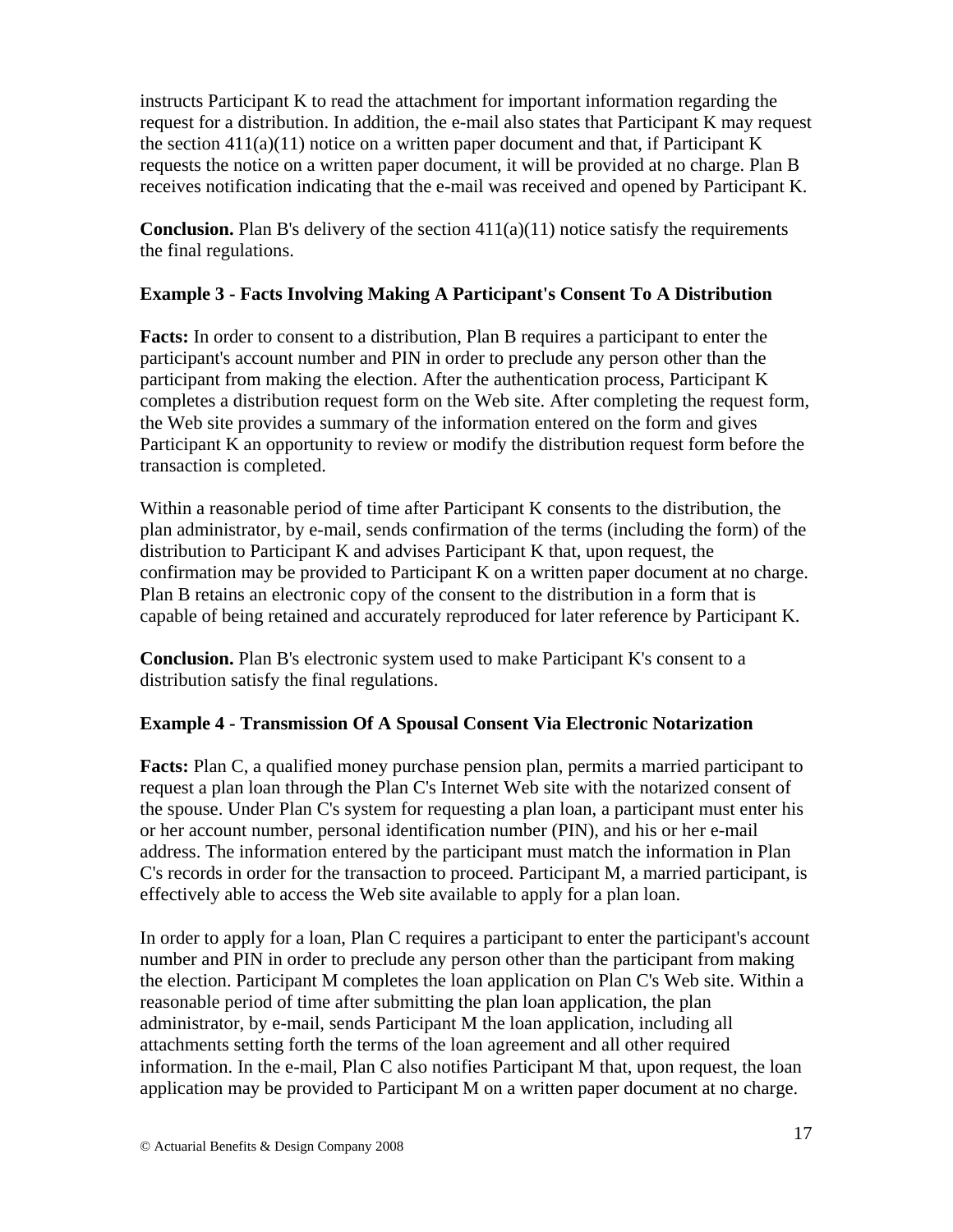Plan C then instructs Participant M that, in order for the loan application to proceed, Participant M must submit to the plan administrator a notarized spousal consent form. Participant M and M's spouse go to a notary public and the notary witnesses Participant M's spouse signing the spousal consent for the loan agreement on an electronic signature capture pad with adequate security. After witnessing M's spouse signing the spousal consent, the notary public sends an e-mail with an electronic acknowledgement that is attached to or logically associated with the signature of M's spouse to the plan administrator. The electronic acknowledgement is in accordance with section 101(g) of E-Sign and the relevant State law applicable to notary publics. After the plan receives the e-mail, Plan C sends an e-mail to Participant M, giving M a reasonable period to review and confirm the completed loan application and to determine whether the loan application should be modified or rescinded.

In addition, the e-mail to Participant M also provides that M may request the completed loan application on a written paper document and that, if M requests the written paper document, it will be provided at no charge. Plan C retains an electronic copy of the loan agreement, including the spousal consent, in a form that is capable of being retained and accurately reproduced for later reference by all parties.

**Conclusion.** The transmission of the plan loan agreement satisfies the final regulations. By requiring that the spouse sign the spousal consent on an electronic signature capture pad in the physical presence of a notary public, the electronic system satisfies the requirement that the system be reasonably designed to preclude any person other than the appropriate individual from making the election. Thus, the electronic notarization of spousal consent satisfies electronic criteria.

#### **Example 5 - Alternative Method To Deliver A Section 411(A)(11) Notice Via An Automated Telephone System**

**Facts:** Profit-sharing plan (Plan D) permits participants to request distributions through an automated telephone system. Under Plan D's system for such transactions, a participant must enter his or her account number and personal identification number (PIN); this information must match the information in Plan D's records in order for the transaction to proceed. Plan D provides only the following distribution options: singlesum payment; and annual installments over 5, 10, or 20 years.

Participant N, a single participant, requests a distribution from Plan D by following the applicable instructions on the automated telephone system. After Participant N has requested the distribution, the automated telephone system recites the section  $411(a)(11)$ notice over the phone. The automated telephone system also advises Participant N that, upon request, the notice may be provided on a written paper document and that, if Participant N so requests, the notice will be provided on a written paper document at no charge.

In order to consent to a distribution, Plan D requires a participant to enter the participant's account number and PIN in order to preclude any person other than the participant from making the election. Participant N requests a distribution by entering information on the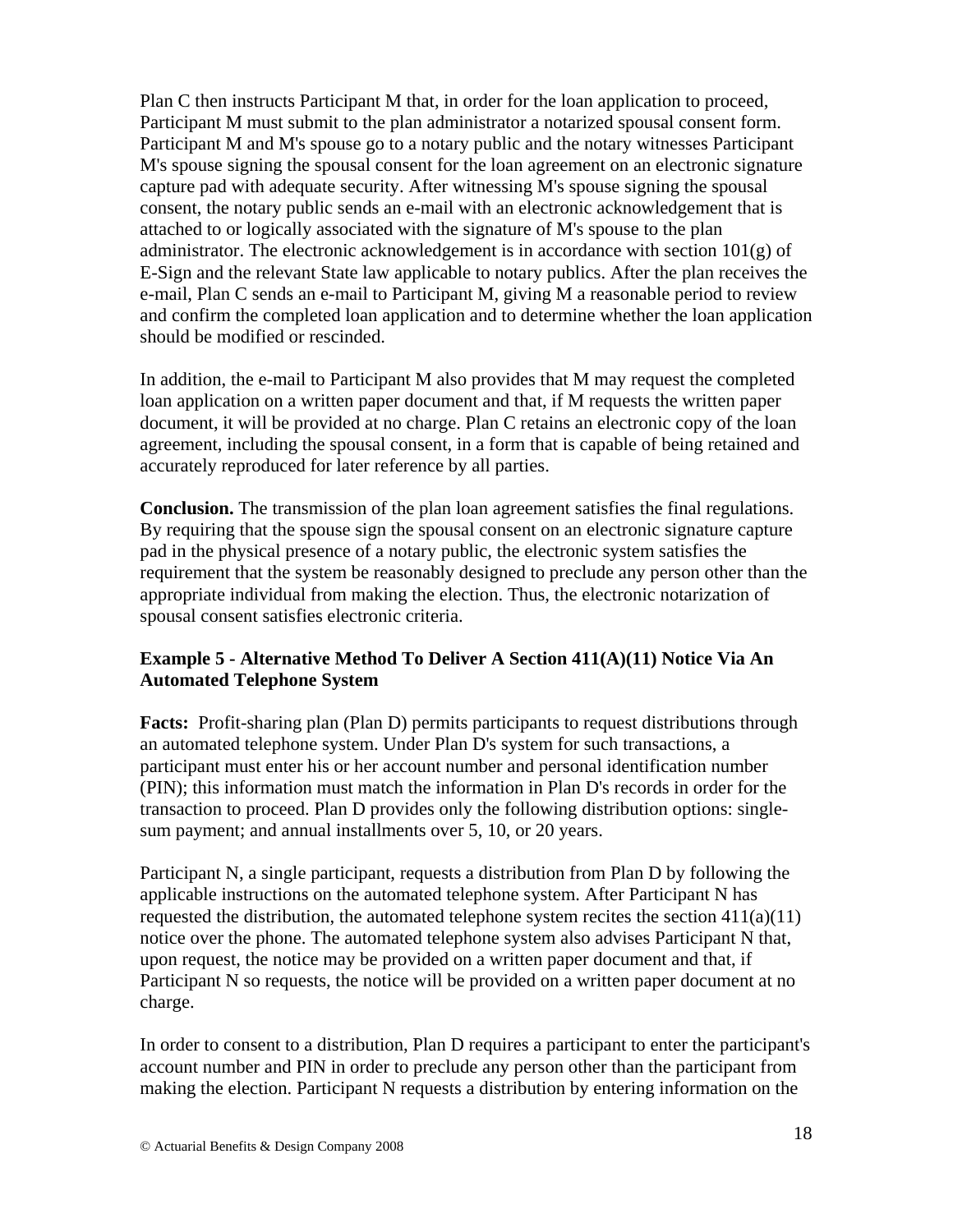automated telephone system. After completing the request, the automated telephone system provides an oral summary of the information entered and gives Participant N an opportunity to review or modify the distribution request before the transaction is completed. Plan D's automated telephone system confirms the distribution request to Participant N and advises Participant N that, upon request, a confirmation may be provided on a written paper document at no charge. Plan D retains an electronic copy of the consent to the distribution in a form that is capable of being retained and accurately reproduced for later reference by Participant N.

**Conclusion.** Because Plan D has relatively few and simple distribution options, the provision of the section  $411(a)(11)$  notice through the automated telephone system is no less understandable to the participant than a written paper notice, so the automated telephone procedures of Plan D satisfy the applicable for electronic delivery.

#### **Example 6. Verbal Communication**

**Facts:** Same facts as Example 5, except that, pursuant to Plan D's system for processing such transactions, a participant who so requests is transferred to a customer service representative whose conversation with the participant is recorded. The customer service representative provides the section  $411(a)(11)$  notice from a prepared text and processes the participant's distribution in accordance with the predetermined instructions from the plan administrator.

**Conclusion.** As in Example 5, because Plan D has relatively few and simple distribution options, the automated telephone system is no less understandable to the participant than a written paper notice the customer service telephone procedures of Plan D satisfy the requirements of the final regulations.

### **Example 7. Effective Availability**

**Facts.** Plan E, a qualified plan, permits participants to request distributions by e-mail on the employer's e-mail system. Under this system, a participant must enter his or her account number, personal identification number (PIN), and e-mail address. This information must match that in Plan E's records in order for the transaction to proceed. If a participant requests a distribution by e-mail, the plan administrator provides the participant with a section  $411(a)(11)$  notice by e-mail.

The plan administrator also advises the participant by e-mail that he or she may request the section  $411(a)(11)$  notice on a written paper document and that, if the participant requests the notice on a written paper document, it will be provided at no charge. Participant Q requests a distribution and receives the section 411(a)(11) notice from the plan administrator by reply e-mail. However, before Participant Q elects a distribution, Q terminates employment. Following termination of employment, Participant Q no longer has access to the employer's e-mail system.

**Conclusion.** In this Example, Plan E does not satisfy the participant election requirements under because Participant Q is not effectively able to access the electronic